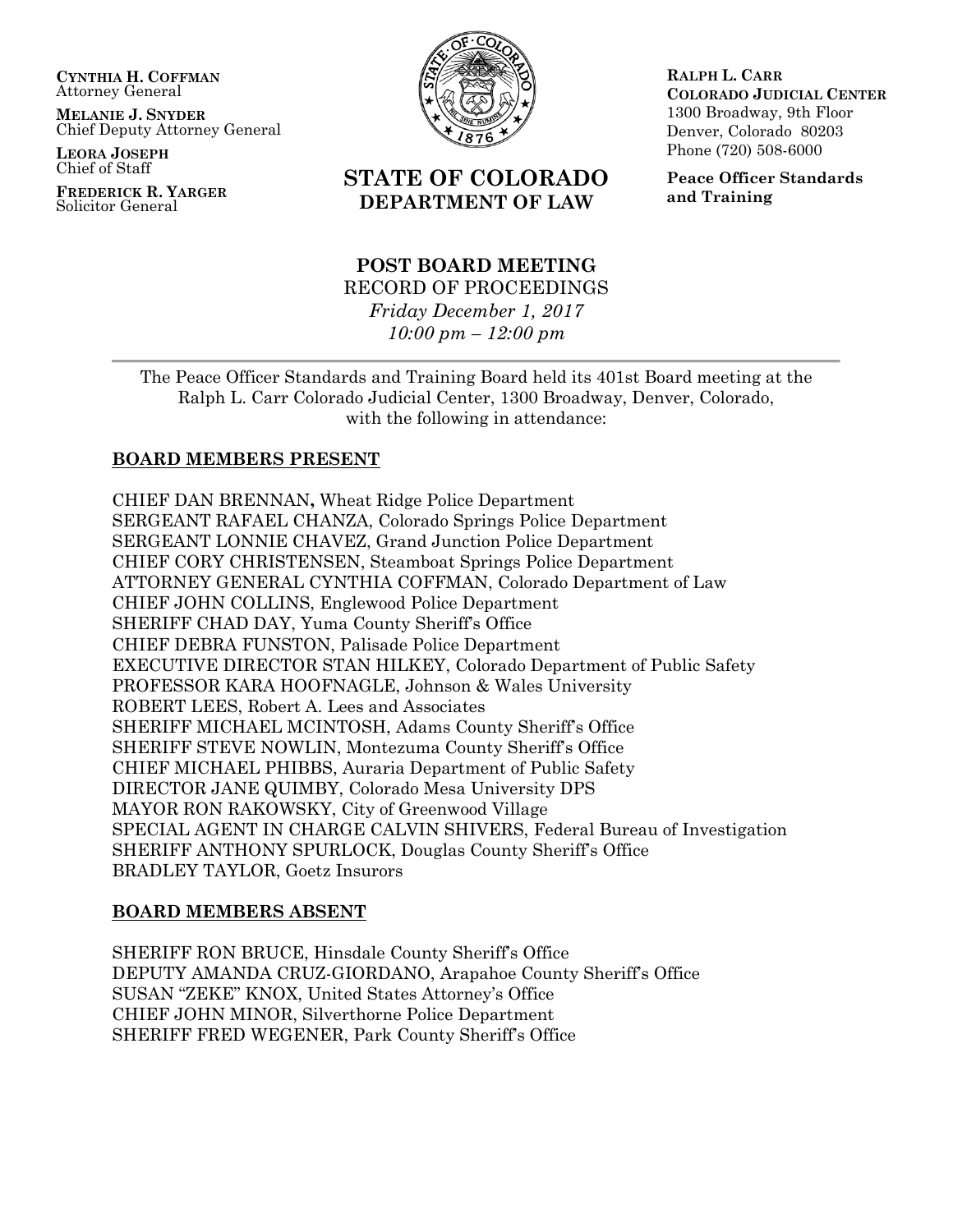# **BOARD COUNSEL**

# STACY WORTHINGTON

# **POST STAFF MEMBERS PRESENT**

ERIK BOURGERIE, Director BOB BAKER, In-Service Training Manager BECKY CALOMINO, Grant Manager SUSAN CARTER, Training Coordinator DAN GRIFFIN, Training Coordinator KIM HERNANDEZ, Grant Specialist LORI JENCKS, Administrative Assistant CRISTINE MACK, Investigator JOE PICCINETTI, Administrative Assistant

# **MEMBERS OF THE PUBLIC IN ATTENDANCE**

SERGEANT QUINN ARCHIBEQUE, Delta County Sheriff's Office AGENT IVAN BEERS, Lakewood Police Department REGAN BENSON DIRECTOR MINER BLACKFORD, Otero Junior College LETA SERGEANT JEFF BREDEHOEFT, Douglas County Sheriff's Office SERGEANT GRAHAM DUNNE, Aurora Police Department CAPTAIN MICHAEL ENSMINGER, Jefferson County Sheriff's Office APRIL FOX, Arapahoe Community College STAFF SERGEANT BRIAN HILL, Federal Reserve Police Department TRAINING MANAGER JOHN HOOD, Colorado Parks and Wildlife JANET LARSON, County Sheriffs of Colorado COMMANDER RICK MCNAIR, Adams County Sheriff's Office COMMANDER KARL SMALLEY, Adams County Sheriff's Office DEPUTY ATTORNEY GENERAL SCOTT TURNER, Department of Law RICHARD WEBB LARRY WOLFE JANICE WORTHEM, Colorado State Patrol

## **Introductions:**

1. **Welcome Attorney General Cynthia Coffman** 

- 2. **Pledge of Allegiance**
- 3. **Introduction of New Strategier 2.1 Attorney General Cynthia Coffman Board Member Steve Nowlin**

AG Coffman introduced new POST Board member Sheriff Steve Nowlin, Montezuma County Sheriff's Office.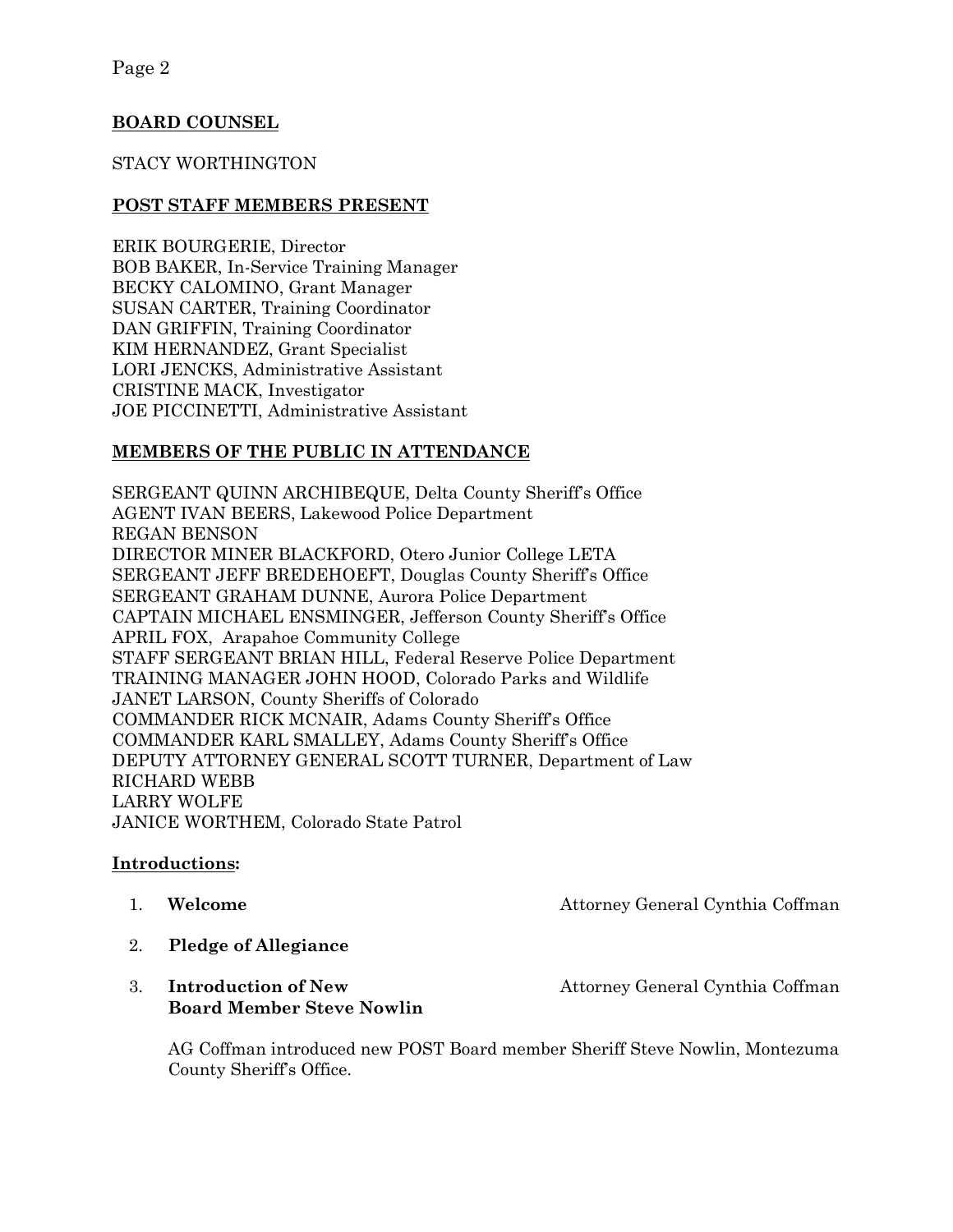# 4. **Recognition of Departing** Attorney General Cynthia Coffman **Board Member Rafael Chanza**

AG Coffman recognized departing POST Board member Rafael Chanza, Colorado Springs Police Department.

# 5. **Introduction of POST** Attorney General Cynthia Coffman **Director Erik Bourgerie**

AG Coffman introduced new POST Director Erik "Bo" Bourgerie.

6. **Recognition of Departing** Attorney General Cynthia Coffman **SME Members** 

AG Coffman recognized departing SME committee members, Commander Erik Bourgerie, Arrest Control Committee Chair, and Commander Rick McNair, Curriculum Committee.

# 7. **Introduction of Board Members, SME Members, Staff and Guests**

8. **Roll Call** Director Erik Bourgerie

*Declaration of a quorum (13)*

# 9. **Subject Matter Expert Committee Reports**

A. Arrest Control Staff Sergeant Brian Hill Vice-Chair

The committee reviewed three injury reports. No negligence was found. One full instructor was approved for Aurora PD. Minor revisions to the ACT test out requirements are anticipated to be completed by early January. The resubmitted Colorado Rangers safety plan was approved, as was the site safety plan and lesson plan for Technical College of Rockies-Delta. Agent Ike Beers was nominated as committee chair, and was tentatively elected pending approval by his supervisor.

B. Curriculum Sgt. Graham Dunn, Chair

Lesson plans and instructors for TCR-Delta, Colorado Rangers and Front Range CC academies were reviewed. Most material has been approved, though there were a few items that were denied as they did not meet POST requirements. FRCC and Rangers require instructor approvals, and Delta will be providing further information to the committee and, if approved, will start in January. A new Instruction Methodology course submitted by a private company was approved. An Instruction Methodology equivalency was approved for an officer, to allow them to become a full skills instructor. Review of Curriculum Bibliography is continuing, with completion in early 2018. Review of the Reserve academy program is complete. An additional 17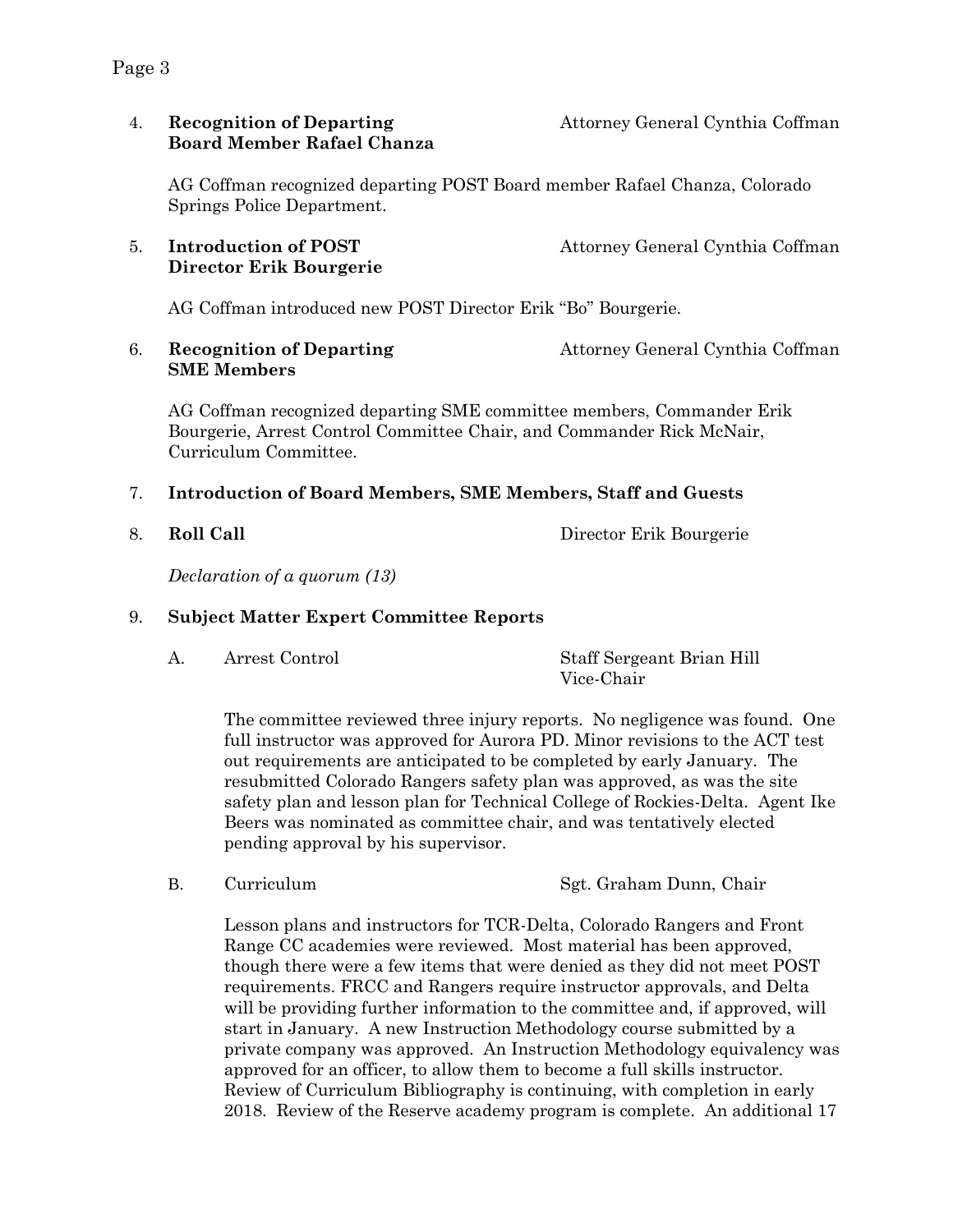hours of instruction time will be requested, and will be brought before the Board for approval at a later date. The committee is hoping to create a list of TCCC instructors that POST can make available to academies, especially rural areas, where finding instructors or places to have their instructors certified can be more difficult. New member Captain Mike Ensminger, Jefferson County Sheriff's Officer, was approved. Meeting dates for 2018 were approved. A proposed change to Rule 21 was approved by the committee.

### C. Firearms Sgt. Jeff Bredehoeft

Five inspections and five test outs were completed in the past year, as well as nine individual test outs. Changes are being proposed to the Firearms Training program, adding eight hours to the present program. Sgt Bredehoeft presented a power point outlining changes, which would be effective January 2019. The current curriculum is 64 hours. Most academy programs exceed the minimum, and there was no objection by academy directors to the increase of eight hours to 72 hours total. Areas that were excessive were reduced (equipment selection and maintenance) and other areas were increased, such as Tactical Situations and Decisional Shooting, and the minimum number of rounds will be increased from 1500 to 1700. Live Fire Decisional Shooting exercises will be increased from five to seven, and forceon-force scenarios will be increased from two to four. Changes to the Handgun Instructor Program are also being proposed. The Handgun Instructor Program will mirror the Firearms Training program, and 160 hours of instruction as a full skills instructor will be required to teach the Handgun Instructor program. The proposed Handgun Instructor program will also be effective January 2019. Rule 24 is being revised to clarify various aspects. A mandatory format for de-escalation has not been added to the curriculum yet, but is being discussed by the committee. The Board suggests adding that to the curriculum in addition to transition to lower levels of force, possibly in conjunction with defensive tactics.

D. Law Enforcement Driving Cmdr. Karl Smalley, Chair

The committee had a special meeting in October to review and approve the driving programs for Front Range CC and TCR-Delta. New member Stewart Curry of Colorado Mountain College was approved. Three new instructors were approved (Jose Medina-Pueblo PD, Jake Six-Otero Jr. College, Jon Gaskins-Adams County Sheriff's Academy).

## 10. **Approval of POST Minutes** Attorney General Cynthia Coffman  **from September 8, 2017**

*Motion to approve by Chief Phibbs. Approved unanimously.*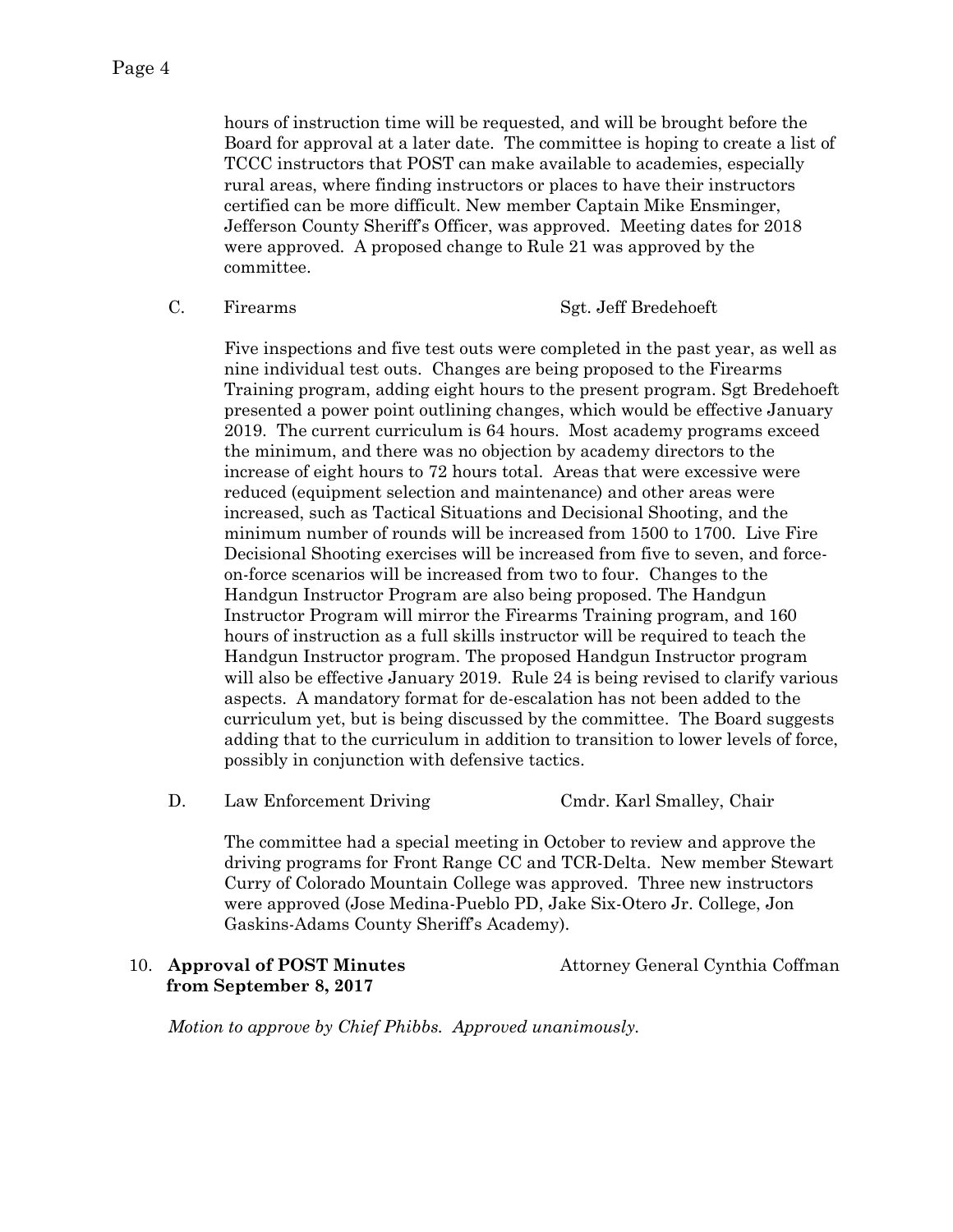# 11. **2018 Proposed POST Board Meeting Dates** Director Erik Bourgerie

March 9, 2018 June 1, 2018 September 14, 2018 December 7, 2018

Members inquired whether there were any potential conflicts with other conferences or events. At the time the meeting dates were proposed, there were no existing conflicts. A work session is planned for September 13th.

*Motion to approve 2018 dates. Approved unanimously.*

### 12. **SRO Subcommittee Update** Sheriff Chad Day

The SRO subcommittee (Sheriff Day, Mayor Rakowsky, Chief Minor, Jenn Anderson, Bob Baker) met to discuss potential changes to the SRO requirement in statute, due to unintended consequences, especially to small agencies that either have no schools in their jurisdiction, or have no SRO program. The original statute required only one curriculum, which was a 40-hour course. The subcommittee presented three options to present for legislative action. Option one is preferred by the subcommittee.

Option 1 – Make SRO training voluntary for those agencies without SRO programs or schools in their jurisdiction, and allow POST to develop a separate, eight-hour curriculum for those agencies which would still like to take part in training without completing the full 40-hour program.

Option  $2 -$  Similar to Option 1, but make SRO training mandatory for all agencies except those without schools in their district, and allow POST to develop an eighthour curriculum for those agencies which do have schools but do not have an SRO program.

Option 3 – Make SRO training mandatory for all agencies, but allow POST to develop an eight-hour curriculum for those agencies without schools or SRO programs.

The subcommittee states that it is not a good use of resources or time for the agencies without schools or SRO programs to require an officer from each agency to attend a full, 40-hour SRO course.

The value of the course, even for those agencies without schools or SRO programs was reviewed. The training may be valuable for any agency for other events/situations. NASRO is fairly school-focused, and having it be mandatory seems an undue burden. Small agencies may have to send multiple officers repeatedly if the officer originally trained leaves the agency, in order to meet the mandate.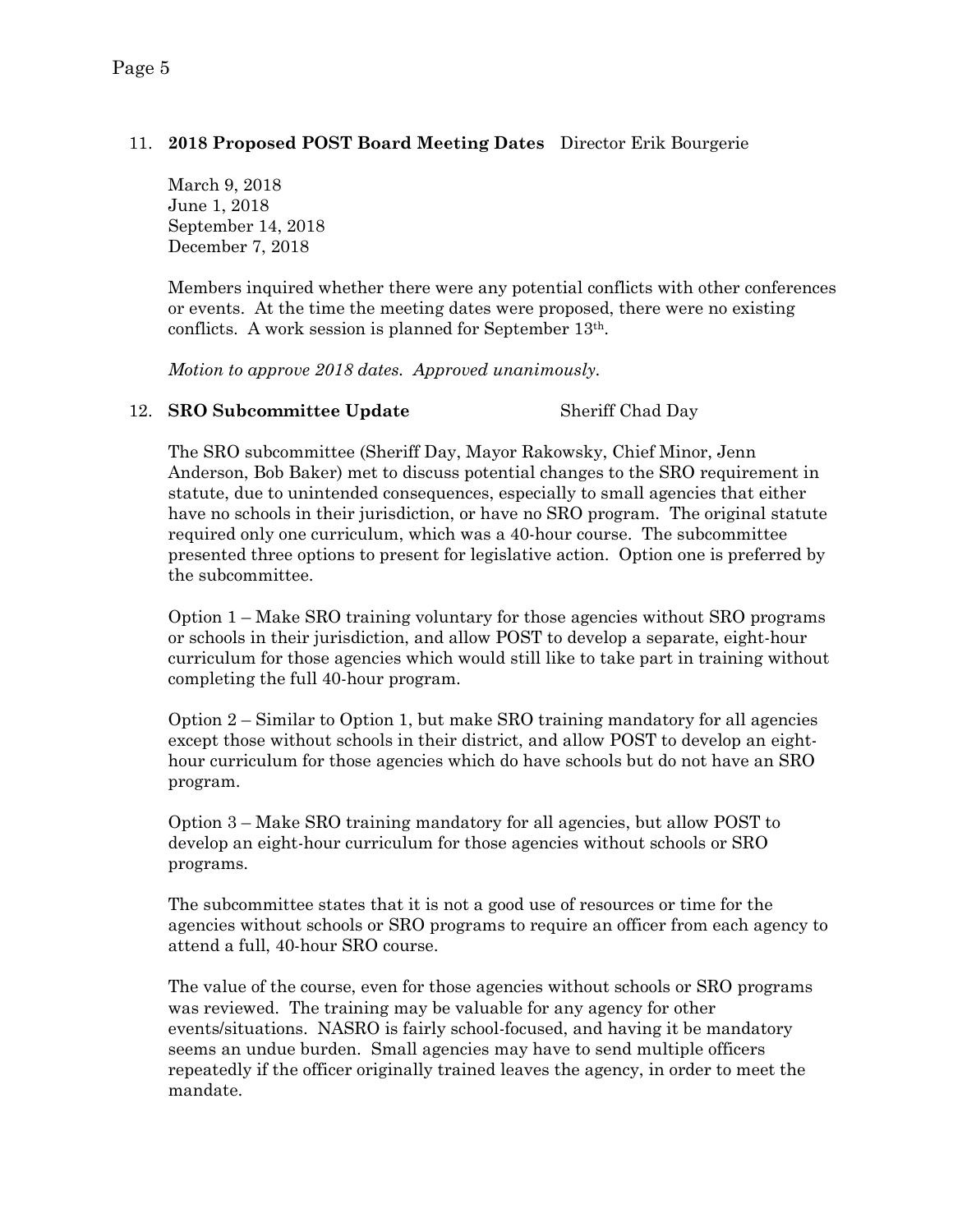The existence of overlapping jurisdictions was brought up, as typically a county sheriff's office may cover the small municipalities in their jurisdiction, and would potentially be able to assist with SRO needs.

There was discussion of how often the full course is taught. The planned schedule of the NASRO course for Colorado is not definite at present.

Motion to support Option 1 by Sheriff Day. Brennan and Coffman opposed. Motion carries.

Brennan believes there should be required training for any jurisdiction that has students, that there is an obligation for training in this area, and that Option 3 would be preferred, and that there should be an 8-hour course.

AG Coffman strongly believes there should be some mandated training for all agencies.

13. **Sealed Records** Director Erik Bourgerie Stacy Worthington

There was prior discussion by the Board regarding deferred judgements and their effect on POST certification. Subsequently there was a legislative change allowing POST to review deferred judgements/sentencing and to deny certification even if there was a later dismissal upon completion of the conditions of the deferred sentence. Recently there have been cases where the records have been sealed. At present we cannot consider sealed records to deny certification, though we can see the records. There was also a recent case in which the governor pardoned an individual in order to allow him to obtain POST certification. Director Bourgerie is requesting Board input on whether to pursue further legislative action to clarify the issue.

There was extensive discussion regarding the unequal treatment of those applicants who had gone through the process to have their records sealed, whether other licensing Boards had similar standards, and whether law enforcement should be held to a higher standard. Ms. Worthington reviewed that the statute does state that we must deny certification if there is a conviction, though a variance for misdemeanor convictions may be granted if it is determined the certification would not be against the public interest. She further explained that a Governor's pardon essentially eliminates any conviction and any consequences.

Motion to allow POST to seek legislative action to permit consideration of sealed records in denial of certification by Sheriff Mcintosh. Roll call vote was requested. Exec. Dir. Hilkey, Mr. Lees, and Chief Phibbs were opposed. Motion carried.

Exec. Dir. Hilkey is opposed as he believes the individual agencies should know of the individual's record, but that the decision whether to hire should be the right of the agency and not a decision made by the POST Board.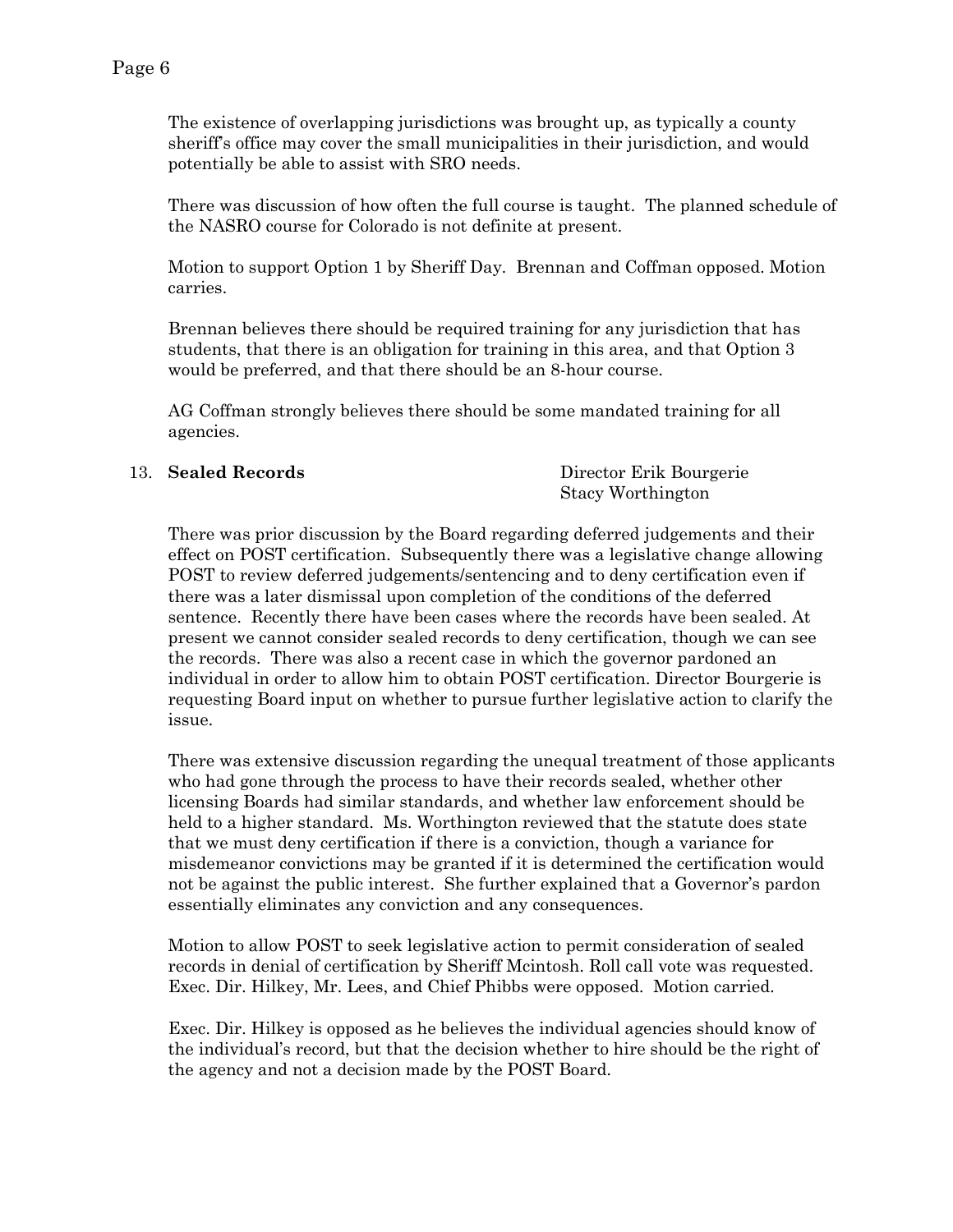Chief Phibbs is opposed as he would prefer the Board request further research to better determine the scope of the problem and the best legislative action.

# 14. **Peace Officer Certification Revocation** Director Erik Bourgerie **Actions**

# **POST Rule 9 - Revocation of Peace Officer Certifications – Felony**

**Convictions:** § 24-31-305, CRS(2)(a) A Colorado peace officer certification issued pursuant to subsection (1) or (1.3) of this section or 24-31-308 shall be suspended or revoked by the POST Board if the certificate holder has been convicted of a felony, or has been convicted on or after July 1, 2001, of any misdemeanor described in subsection (1.5) of  $\S 24-31-305$  CRS, or has otherwise failed to meet the certification requirements established by the Board. For purposes of this rule, the term 'conviction' includes any deferred judgments or deferred sentences imposed by a court.

1. No. F17-06, Matthew Robert Paysinger, Certification B10975 (PID 100597). On June 7, 2017, Respondent was convicted of one count of Second Degree Burglary §18-4-203(1) CRS, a Class 4 Felony. The Respondent was not employed as a peace officer on the date of the offense (Date of Offense: January 3, 2017, never employed). The Respondent has failed to comply with POST Show Cause Order No. F17-06 by failing to appear at the scheduled Show Cause Hearing on August 10, 2017. Director Bourgerie recommends revocation of Matthew Robert Paysinger's Colorado Peace Officer Certification B10975 (PID 100597).

*Motion to revoke by Sgt. Chavez. Approved unanimously.*

2. No. F17-07, James Allen Keller, Certification B4360 (PID 107958). On February 15, 2017, Respondent was convicted of one count of Stalkingemotional distress §18-3-602(1)(c) CRS, a Class 4 Felony, and Harassmentrepeat telephone calls §18-9-111(1)(f) CRS, a class 3 Misdemeanor. The Respondent was not employed as a peace officer on the date of the offense (Date of Offense: September 22, 2016, separated April 30, 2013). The Respondent has failed to comply with POST Show Cause Order No.F17-07 by failing to appear at the scheduled Show Cause Hearing on August 10, 2017. Director Bourgerie recommends revocation of James Allen Keller's Colorado Peace Officer Certification B4360 (PID 107958).

## *Motion to revoke by Mayor Rakowski. Approved unanimously.*

3. No. F17-08, David Brian Henrichsen, Certification B14034 (PID 124134). On January 25, 2017, Respondent was convicted of one count of Computer Crime  $$18-5.5-102(1)(d),(3)(a)(V)$  CRS, a Class 5 Felony. The Respondent was not employed as a peace officer on the date of the offense (Date of Offense: August 2, 2016, separated July 1, 2015). The Respondent has failed to comply with POST Show Cause Order No.F17-08 by failing to appear at the scheduled Show Cause Hearing on August 10, 2017. Director Bourgerie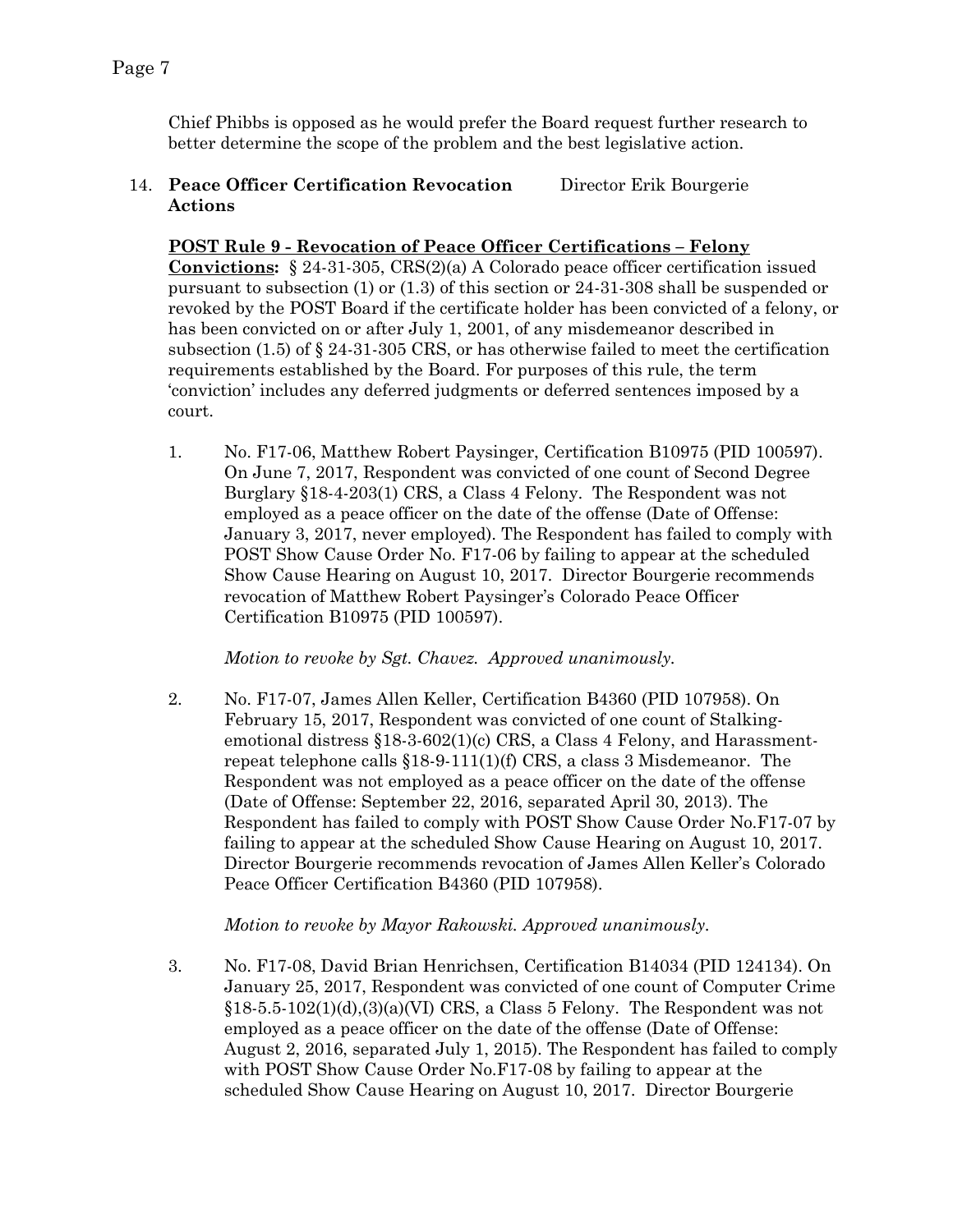recommends revocation of David Brian Henrichsen's Colorado Peace Officer Certification B14034 (PID 124134).

*Motion to revoke. Approved unanimously.* 

4. No. F17-09, Joseph Jay Fawcett, Certification B4188 (PID 105327). On August 8, 2017, Respondent was convicted of one count of Human Trafficking Involving Servitude §18-3-503 CRS, a Class 3 Felony and one count of Pandering of a Child-arrange prostitution §18-7-403(1)(b) CRS, a Class 3 Felony. The Respondent was not employed as a peace officer on the date of the offense (Date of Offense: March 14, 2017, never employed). The Respondent has failed to comply with POST Show Cause Order No.F17-09 by failing to appear at the scheduled Show Cause Hearing on October 5, 2017. Director Bourgerie recommends revocation of Joseph Jay Fawcett's Colorado Peace Officer Certification B4188 (PID 105327).

*Motion to revoke by Sheriff Spurlock. Approved unanimously.*

5. No. F17-10, Eric Matthew Henry, Certification, B15760 (PID 134718). On August 7, 2017, Respondent was convicted of one count of Felony Menacing with real/simulated weapon  $$18-3-206(1)(a)(b)$  CRS, a Class 5 Felony. The Respondent was employed as a peace officer on the date of the offense (Date of Offense: February 18, 2017, separated May 3, 2017). The Respondent has failed to comply with POST Show Cause Order No.F17-10 by failing to appear at the scheduled Show Cause Hearing on October 5, 2017. Director Bourgerie recommends revocation of Eric Matthew Henry's Colorado Peace Officer Certification B15760 (PID 134718).

*Motion to revoke by Ms. Quimby. Approved unanimously.*

6. No. F17-11, Michael Lee Keaney, Certification B8631 (PID 113691). On June 21, 2016, Respondent was convicted of two counts of Internet Sexual Exploitation of a Child §18-3-405.4(1) CRS, a Class 5 Felony. The Respondent was not employed as a peace officer on the date of the offense (Date of Offense: January 1, 2014, separated July 16, 2007). The Respondent has failed to comply with POST Show Cause Order No.F17-11 by failing to appear at the scheduled Show Cause Hearing on October 20, 2017. Director Bourgerie recommends revocation of Michael Lee Keaney's Colorado Peace Officer Certification B8631 (PID 113691).

*Motion to revoke by Chief Brennan. Approved unanimously.*

**POST Rule 9 - Revocation of Peace Officer Certifications – Misdemeanor Convictions:** § 24-31-305, C.R.S.(2)(a) A Colorado peace officer certification issued pursuant to subsection (1) or (1.3) of this section or 24-31-308 shall be suspended or revoked by the POST Board if the certificate holder has been convicted of a felony at any time, or has been convicted on or after July 1, 2001, of any misdemeanor described in subsection  $(1.5)$  of § 24-31-305 C.R.S., or has otherwise failed to meet the certification requirements established by the Board. For purposes of this rule,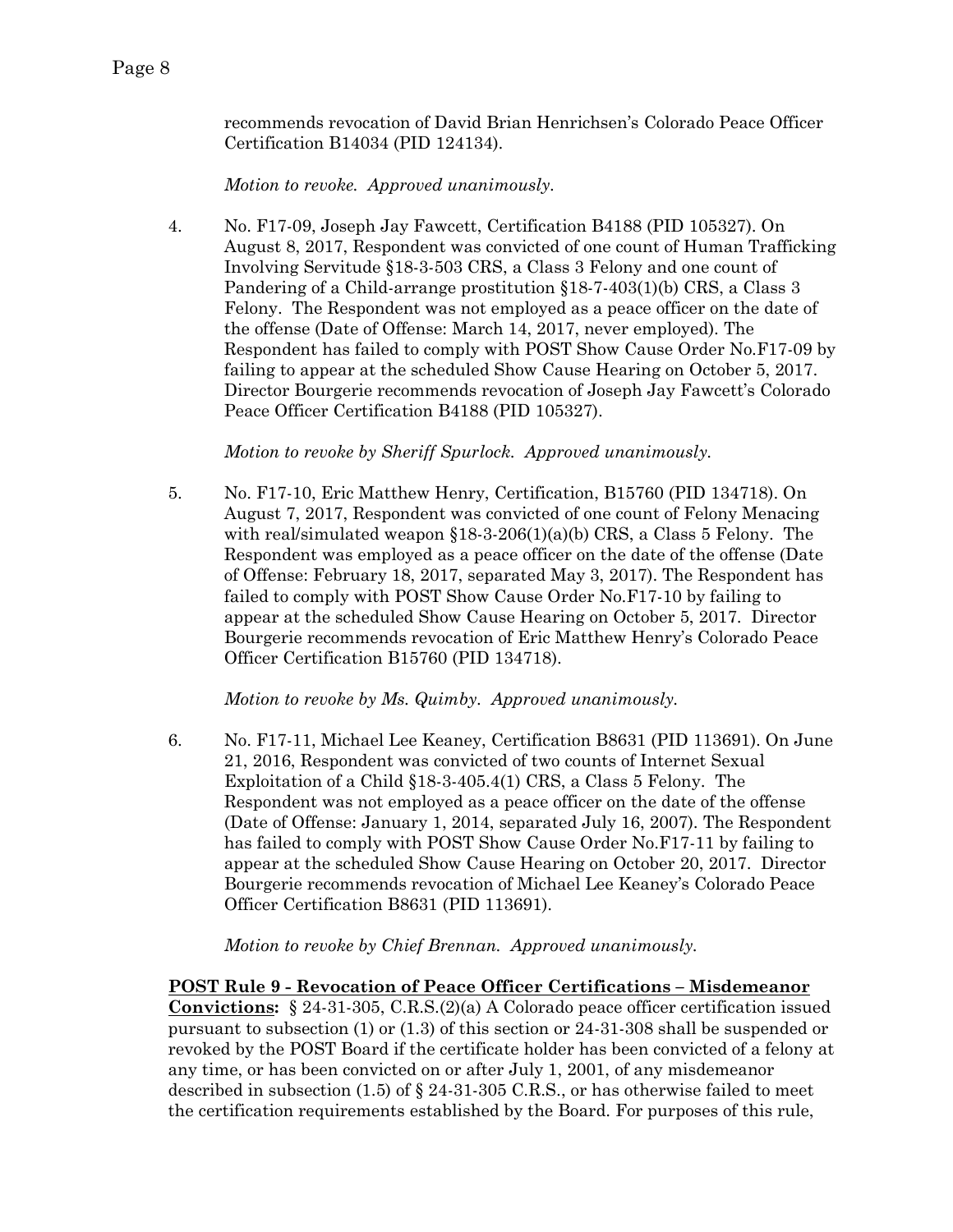the term 'conviction' includes any deferred judgments or deferred sentences imposed by a court. Revocation of peace officer certificates based upon conviction(s) of misdemeanor crimes are recognized in  $\S 24-31-305(1.5)$  (b) thru (h), C.R.S.

1. No. M17-04, Kory Robert Nicastle, Certification B17731 (PID 138580). On April 5, 2017, Respondent was convicted of one count of Harassmentstrike/shove/kick, §18-9-111(1)(a) CRS, a Class 3 Misdemeanor. The respondent was not employed as a peace officer on the date of the offense (Date of Offense: May 5, 2016, separated December 6, 2013). The Respondent has failed to comply with POST Show Cause Order No. M17-04 by failing to appear at the scheduled Show Cause Hearing on August 10, 2017. Director Bourgerie recommends revocation of Kory Robert Nicastle's Colorado Peace Officer Certification B17731 (PID 138580).

*Motion to revoke by Mr. Lees.. Approved unanimously.*

2. No. M17-06, Jason Eric Mendoza, Certification B17193 (PID 134853). On January 19, 2017, Respondent was convicted of one count of Obstructing Government Operations §18-8-102 CRS, a Class 3 Misdemeanor. The respondent was employed as a peace officer on the date of the offense (Date of Offense: June 26, 2016). The Respondent has failed to comply with POST Show Cause Order No. M17-06 by failing to appear at the scheduled Show Cause Hearing on August 10, 2017. Director Bourgerie recommends revocation of Jason Eric Mendoza's Colorado Peace Officer Certification B17193 (PID 134853).

*Motion to revoke by Chief Phibbs. Approved unanimously.*

# 15. **Emergency Rulemaking-Rule 8** Stacy Worthington

The Emergency Rulemaking hearing was brought to order December 1, 2018 at 11:25 am. Ms. Worthington stated the emergency justification for the change to Rule 8 – Appeal Process for Peace Officer Applicants – Certification Denial as a Result of a Misdemeanor Conviction. Ms. Worthington requested any public comment. No public comment was presented. This change is required to comply with state statute  $\S 24-31-305$  after amendment of that statute. The emergency rule, if adopted today, will be in effect for 90 days, and at the March Board meeting, the Board may choose to make the changes permanent.

Ms. Worthington explained that the Board denies certification, but an applicant can then request an exemption for misdemeanor convictions if they choose.

*Motion to adopt Rule 8 by Sheriff Day. Approved unanimously.*

16. **Bail Recovery Curriculum** Director Erik Bourgerie

The POST Board is required to create and maintain a Bail Recovery Curriculum. DORA pointed out that the present curriculum cited case law from 1873, which until recently was the prevailing case law on bail recovery agents. It is proposed that we